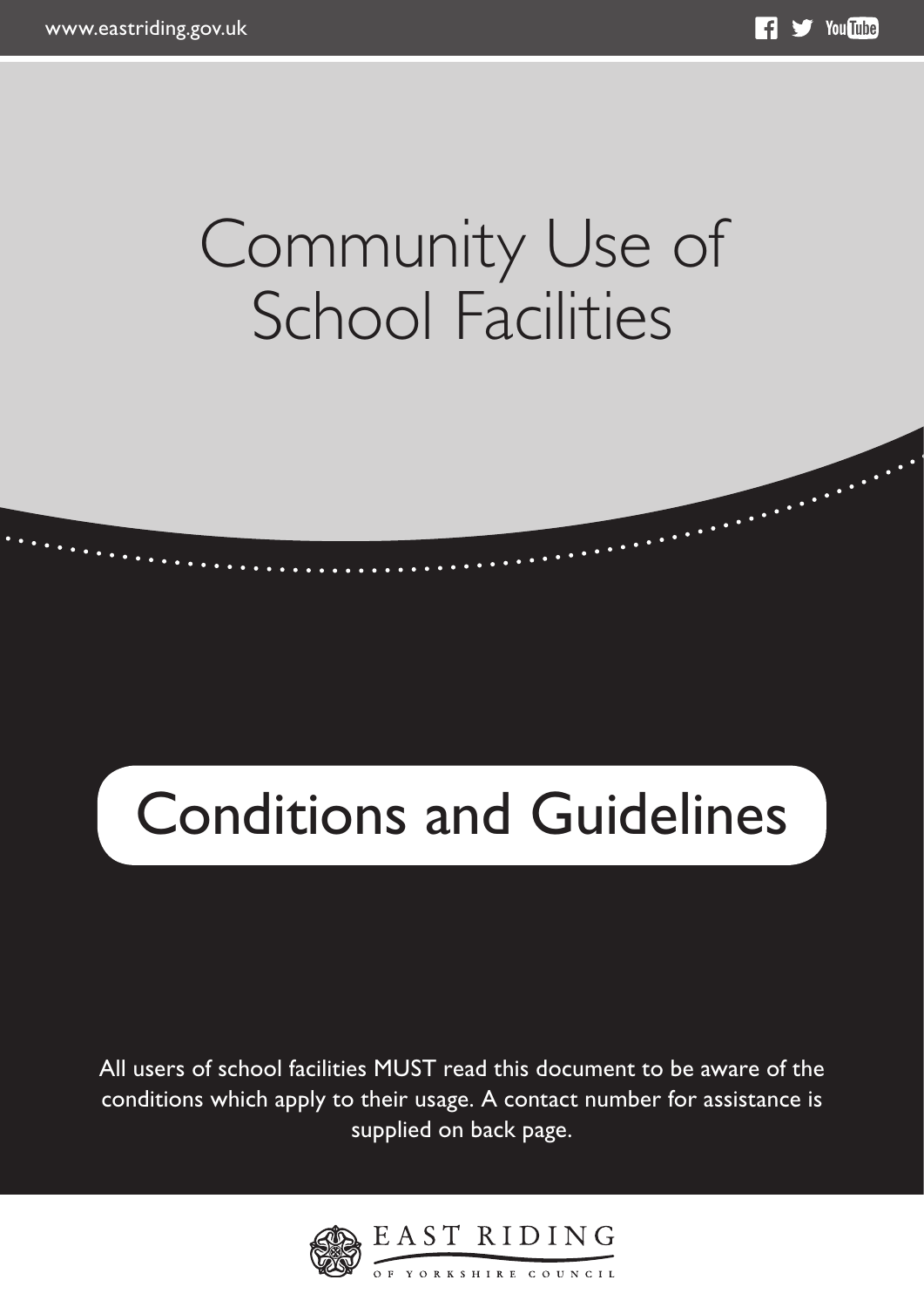- 1.1 Premises shall be used only for such educational, social and cultural purposes including for example arts, sports, skills programmes and multiagency provision such as childcare facilities.
- 1.2 In the event of any user seriously or persistently abusing this use the school shall be entitled to apply for the suspension of that use.
- 1.3 All applications for the use of premises should normally be made to the East Riding of Yorkshire Council at least one complete calendar month before the use of the premises is required, so that any points of doubt may be determined by the council. All fees must be paid for when requested by the council. Failure to pay may result in the hirer being unable to hire school facilities in the future.
- 1.4 The council shall be free from liability if the premises are not available through causes outside their control, e.g. elections, civic meetings, etc.
- 1.5 Any cancellation by the hirer of use or series of uses must be made to both the School and Community Use of Schools Service with at least one week's notice. For activities which did not take place due to adverse weather conditions, the Community Use of Schools service must be notified within one week following the cancellation. Failure to notify the department of cancellations in adequate time will result in the appropriate charge being made according to the group category.
- 1.6 The council reserves the right to increase the charges for community use at any time on the giving of one calendar month's notice to the hirer.
- 1.7 The council reserves the right to alter, amend or add to the Conditions of Use at any time and such alterations, amendments or additions will be effective on the giving of seven days' notice to the hirer.

#### 2 LOSS OR DAMAGE/INSURANCE MATTERS

- 2.1 The council shall not be liable for any loss or damage to the hirer or their property or any person or persons admitted to the premises by the hirer except in the case of personal injury or death where the same is due to the negligence of the council.
- 2.2 The council requires the hirer to make good all loss or damage which may be caused by the hirer or any person authorised by the hirer to enter the premises during the hiring period to the premises or any property on the premises.
- 2.3 Hirers must have Public Liability insurance prior to use with a minimum liability of  $\mathcal{L}2$  million. Higher levels of insurance may be required dependant on high risk of user - advice should be sought from Insurance Advisor.
- 2.4 No user group is authorised to sub let their booking slot to another user group. If this does occur the hirer will be in breach of their letting agreement and will be held fully responsible for the actions and of the group to whom they have sub let and any subsequent consequences.

#### 3 SPECIFIC CONDITIONS

- 3.1 Community use of school premises must not interfere with the statutory obligation of the school to deliver the curriculum.
- 3.2 No smoking/vaping is permitted either in school buildings or anywhere on the school site.
- 3.3 The wearing of any footwear which may cause damage to any of the school floor surfaces is not permitted.
- 3.4 All hirers shall familiarise themselves with notices related to health, safety and fire precautions displayed relevant to the facilities which are being used. Please consult school staff for advice if required.
- 3.5 No portable electrical equipment, provided by the user, must be connected to the premises fixed electrical supply unless it has undergone periodic testing and certification for electrical safety by a competent person, in accord with the Electricity at Work Regulations 1989. (Such tests should be carried out annually or in the case of heavily used equipment more frequently). The council reserves the right to inspect the documents at any time.
- 3.6 The hirer shall ensure that school premises and facilities used are left in a clean and tidy condition removing any litter for which the hirer is responsible from playing fields and the school premises. Failure to do so will result in an additional charge being made.
- 3.7 No person under 18 years of age may make a booking for the use of school premises.
- 3.8 No bookings will be accepted from organisations known to have racist aims and objectives.
- 3.9 Where car parking space is available at premises it is at the owners' risk. The hirer must ensure that entrance roads are kept free of traffic to allow vehicles to pass in an emergency.
- 3.10 No permanent furniture shall be introduced onto the school premises by the hirers without the prior approval of the school.
- 3.11 Community Use of premises does not usually include the use of equipment and materials.
- 3.12 Policy on use of and charges for equipment is determined by the school. Use of such equipment will be negotiated separately with the school. Where use is sought of specialist equipment or fittings a suitable qualified person must be available to supervise such use and no such equipment or fittings must be removed or adjusted without previous approval from the school.
- 3.13 No outside equipment is to be brought onto the premises without prior written permission from the council.
- 3.14 Where the hirer wishes to bring and/or erect their own or outside equipment onto the premises they must request permission from the council by giving at least 14 day's notice in writing of their request and detailing the equipment, such permission to be granted or refused at the council's absolute discretion and either with or without conditions attached to any permissions given. Where the hiring is a repeat hiring the request for permission must be granted prior to the first date and specify all subsequent dates. Any such outside equipment is to be erected and dismantled promptly by the hirer. Council staff are not to be used in erecting and dismantling of outside equipment.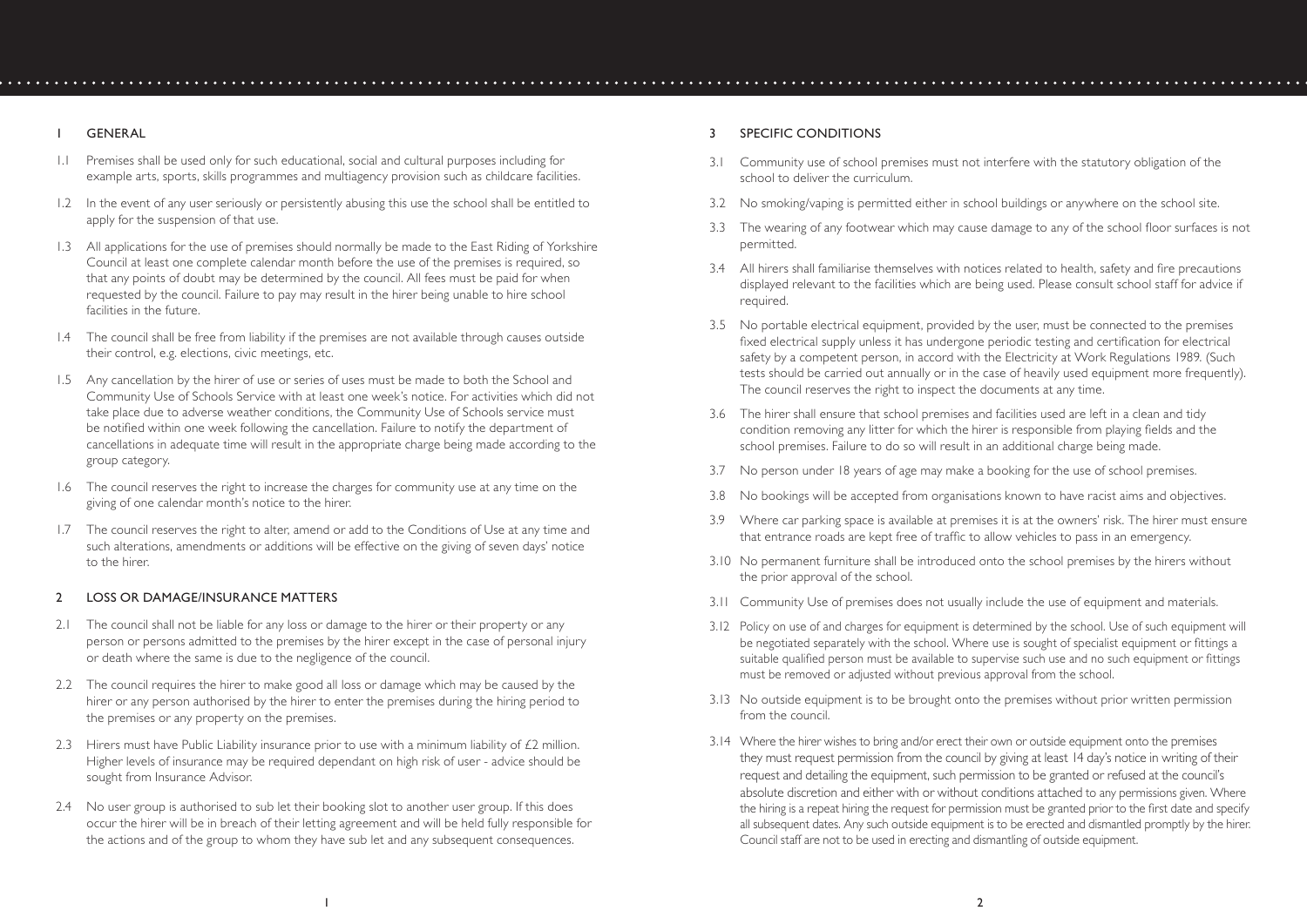- 3.15 The hirer shall make all the necessary arrangements:
	- (a) for the acceptance on the premises and the removal of any property, scenery or other articles which may be required for the hirer's own purposes;
	- (b) for the removal unless otherwise agreed on the expiry of the hiring period of such property or the hiring fee will be continued on a daily basis; and that no responsibility can be taken by the council or school personnel for the removal of such property.
- 3.16 Where a permission under clause 3.14 above is granted by the council the hirer agrees to indemnify the council absolutely and assume any and all liabilities for the equipment and any and all claims actions or damages arising from the use and/or misuse of that equipment.
- 4 CHARGES

The charges which apply to the use of school facilities are divided into three categories of use:

\* Concessionary \* Standard \* Business

- (a) The amount the Authority charges each user group is dependent on the set up of the group. Concessionary rates mainly apply to groups, which are run by volunteers for young people/children.
- (b) Standard charges generally apply to either adult groups including those run by volunteers and any other group run with the intention of making a profit.
- (c) Business charges are used for commercial organisations and those with a high profit margin.

These prices are charged per hour or per half hour. Pitch hire is charged at a per match rate; this allows a two hour time slot for each match. Matches lasting longer than this will be charged accordingly for the additional time incurred. Where multiple facilities are required i.e. football pitch and changing accommodation, a combined charge will be made.

(d) Prices are increased on an annual basis by the rate of inflation established by the Director of Corporate Resources, Finance Section and implemented in April each year. Schools may want to apply different charges which will be subject to discussion at time of booking.

#### *Please note that prices may be subject to change in line with East Riding of Yorkshire council policy.*

#### 5 VALUE ADDED TAX

The charges quoted are exclusive of VAT.

VAT at the current rate will be added to accounts for the following types of use.

- (a) rooms and halls involving the use of specialist equipment (laboratory or craft facilities, stage lighting, audio visual aids) unless exempted by paragraphs (e) or (f) below;
- (b) sports halls, gymnasia, outdoor sports facilities when used for sporting activities unless exempted by paragraphs (e) or (f) below;
- (c) grounds used for vehicle parking, camping, caravanning or exhibitions.

#### VAT is not chargeable on the following types of use:

- (d) rooms and halls involving no more than the use of furniture such as tables, desk and chairs;
- (e) continuous hire for a period of more than 24 hours;
- (f) hire of sports facilities for a pre-booked series of at least 10 sessions with an interval of at least 1 day, but not more than 14 days. The condition is not breached if a refund is given because the facility was not available, e.g. because a football pitch is flooded. (Whilst submission of a fixture list will support the hire request, it will not guarantee VAT exemption).

#### PUBLIC ENTERTAINMENT

- 6.1 Premises which are licensed for public entertainment are subject to the conditions of appropriate licences which the hirer must comply with. There is no licence required for regulated entertainment activity only between 8am and 11pm on school premises if less than 500 persons are in attendance.
- 6.2 Where premises are not licensed for public entertainment (after 11pm) the promoters of any entertainment for which a licence is necessary shall be responsible for ensuring that a licence is obtained.
- 6.3 When halls are hired for public entertainment or meetings, the hirer shall ensure that sufficient stewards to maintain order are available at exits and entrances. The maintenance of order shall be the sole responsibility of the hirer.
- 6.4 The council shall not be liable for any loss due to breakdown of machinery, failure of supply of electricity, leakage of water, fire, government restriction or act of God which may cause the facility to be temporarily closed or the hiring interrupted or cancelled.
- 6.5 The consumption of alcoholic drinks on school premises will only be allowed in the course of functions organised by responsible bodies with the prior approval of the Council and the school and subject to normal licensing arrangements. It is the responsibility of the hirer to make enquiries of the Police and council's Licensing Team to ascertain licensing requirements; it is also the responsibility of the hirer to ensure that all the relevant licensing requirements are met and observed.
- 6.6 The hirer shall comply with all conditions and regulations made in respect of the premises by the Fire Authority and a copy will be supplied to the hirer on request.
- 6.7 Fly posting is not to be carried out in contravention of the Town and Country Planning (Control of Advertising) Regulation 1996/666.
- 6.8 No advertisements shall be displayed advertising the proposed use of the premises without the same having been approved by the school and the council reserves the right to remove any posters, boards, signs, flags or other emblems or advertisements which become dirty, detached, torn or in any other way become unsightly or untidy.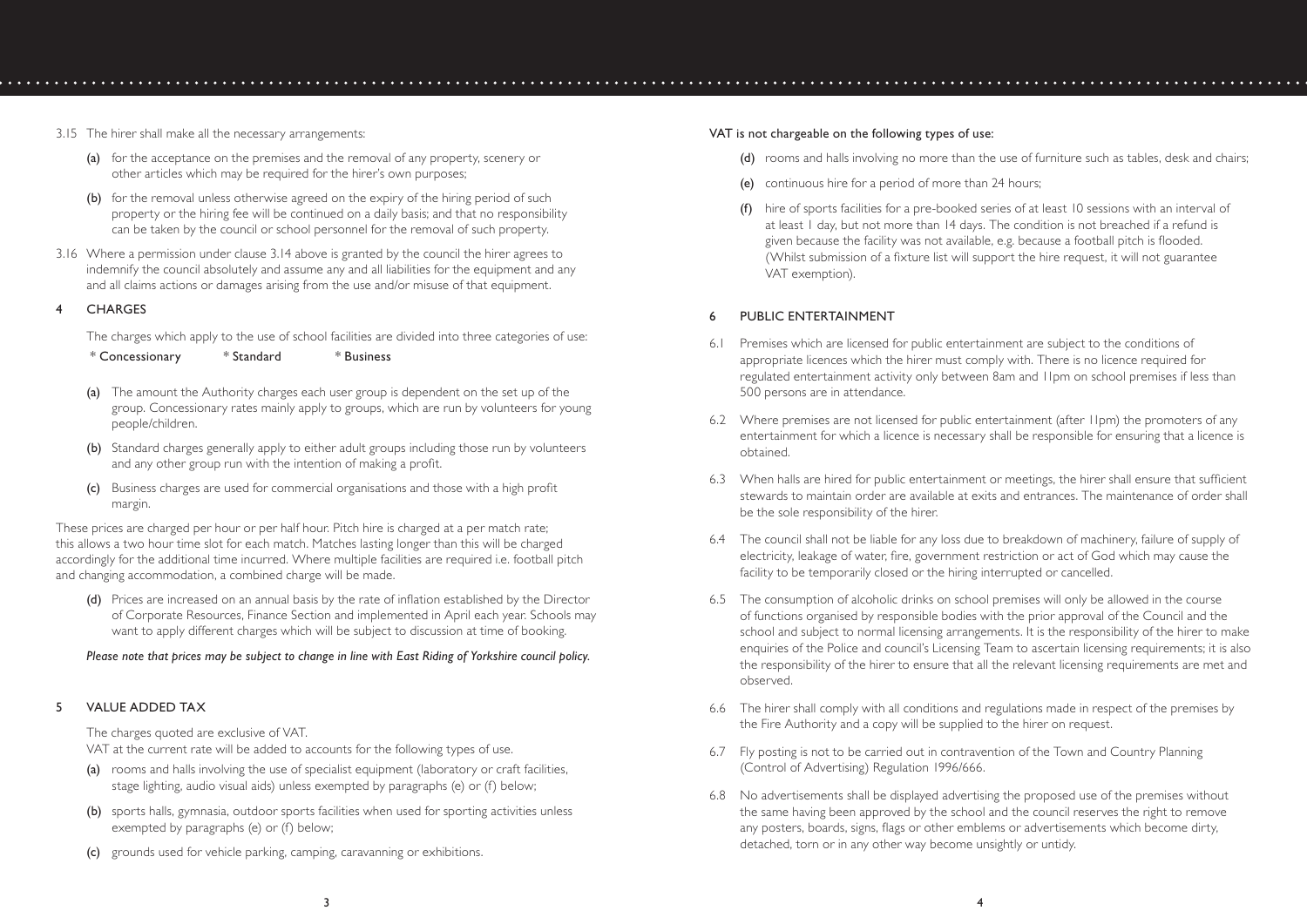#### 7 SCHOOL KITCHENS

- 7.1 School kitchens are available for use subject to the following conditions in order to maintain standards of food hygiene in accordance with the Food Safety Act 1995:
- 7.2 A named person from the hiring organisation must undertake to work normally and comply strictly with the terms of the letting. Failure to do so will result in a refusal of future requests for use.
- 7.3 The named person will be sent a copy of "Advice to Outside and Non-professional Caterers" and will be requested to confirm that they have read, understood and will conform to the advice on food hygiene contained therein.
- 7.4 The use of kitchen premises without a member of the kitchen staff present is permitted for the making and service of beverages only. On all other occasions the letting is also subject to a member of the kitchen staff being present to ensure the correct use of cooking equipment. The cost of such staffs' pay will be additional to the hire charge and invoiced separately.
- 7.5 Community use of school premises will not automatically include the use of catering facilities or dining tables. If dining tables are required, a separate request must be made in advance.
- 7.6 Hirers must leave the kitchen in a clean and tidy state. Failure to do so may result in the refusal of future letting requests and additional charges to the hirer.

#### 8 SPORTS SPECIFIC REQUIREMENTS

#### 8.1 MARTIAL ARTS

Please see the Sport England website: www.sportengland.org/our-work/national-work/ national-governing-bodies/sports-that-we-recognise/ to see appropriate Governing Body Membership for martial arts groups.

#### 8.2 SPORTING AFFILIATION

Sports groups and/or their instructors must be in membership or registered with the appropriate sporting national governing body and comply with that body's structure and level of coaching.

#### 8.3 SWIMMING REQUIREMENTS

Hirers using swimming facilities must demonstrate that their session will be supervised by someone with a current National Pool Lifeguarding qualification.

#### 9 SAFEGUARDING

#### 9.1 EAST RIDING MINIMUM OPERATING STANDARDS (ERMOS)

The Community Use of School Service requires that all sports businesses and voluntary youth groups must have achieved East Riding Minimum Operating Standards (ERMOS). This helps sports businesses and voluntary organisations to have appropriate policies and procedures in place, demonstrating that their group can provide a safe environment for all participants and will be subject to an annual health check.

#### 9.2 EAST RIDING CLUB ACCREDITATION SCHEME (ERCAS)

The Community Use of Schools Service has a requirement that all voluntary sport clubs working with young people and vulnerable adults hiring school facilities/community land must have achieved ERCAS. The aims of ERCAS is to ensure that clubs/user groups put measures in place to promote safe, high quality sessions for all their members, especially young people and vulnerable adults. There is support available to help clubs achieve this accreditation i.e. templates are available for policies and procedures that can simply be adopted.

For more information regarding ERMOS and ERCAS please contact Sport, Play and Arts Service, Tracey Topliss (01482) 392523 email tracey.topliss@eastriding.gov.uk

#### 9.3 DISCLOSURE AND BARRING SERVICE

The Disclosure and Barring Service (DBS), replaces the Criminal Records Bureau (CRB) and the Independent Safeguarding Authority (ISA), which have now combined. DBS checks can be applied for by anyone employing staff or recruiting volunteers for work with children, young people or vulnerable adults. Enhanced checks are advised for anyone working regularly with children, young people or vulnerable adults, however for those individuals who are in regulated activity with children, young people or vulnerable adults, an additional check on the barred lists must also be carried out through the DBS. For more information on what is viewed as regulated activity and which check you will require for your employees or volunteers, please visit: www.gov.uk/government/collections/dbs-eligibility-guidance#dbs-workforce-guides or contact the East riding Disclosure services (01482) 391219, email: disclosure.services@eastriding.gov.uk or East Riding Voluntary Action Services (01482) 871077 email: office@ervas.org.uk

There is now an update service available for all volunteers and employees to use, as well as those organisations who need to DBS check their workers. The aim is to reduce the number of times people have to do DBS checks and make it easier to share DBS results across agencies. The service is free for volunteers, however everyone wishing to register on it, must do so within 14 days of receiving their DBS check. For more information about the DBS update service, please visit: www.gov.uk/dbs-update-service

#### Self-Employed Please note that self-employed people must go through an organisation which is willing to carry out a DBS check on them and are not able to process a check on themselves directly with the DBS.